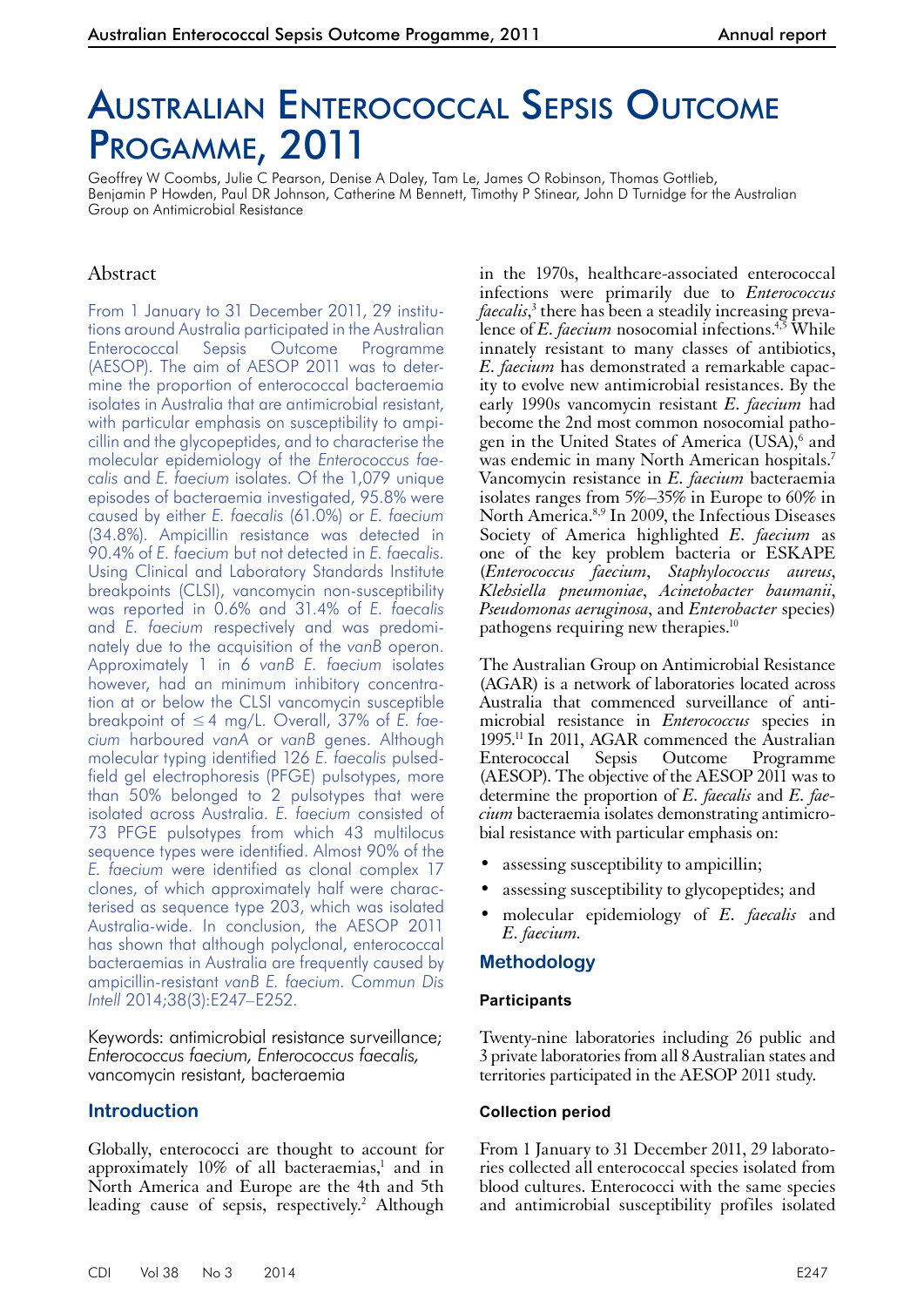from a patient's blood culture within 14 days of the 1st positive culture were excluded. A new enterococcal sepsis episode in the same patient was recorded if it was confirmed by a further culture of blood taken more than 14 days after the initial positive culture.

# **Laboratory testing**

Ampicillin susceptibility testing was performed according to each laboratory's routine standardised methodology. Clinical and Laboratory Standards Institute (CLSI) breakpoints were utilised for interpretation.12 Of the 1,033 *E. faecalis* and *E. faecium* sepsis isolates, 963 (93.2%) were referred to the Australian Collaborating Centre for Enterococcus and Staphylococcus Species (ACCESS) Typing and Research for vancomycin and teicoplanin minimum inhibitory concentration (MIC) estimation by Etest (bioMérieux) according to the manufacturer's guidelines. Isolates with a CLSI intermediate or resistant category were classified as non-susceptible. Molecular testing including *vanA/B* polymerase chain reaction, pulsed-field gel electrophoresis (PFGE) and multilocus sequence typing (MLST) was performed as previously described.<sup> $13-15$ </sup>

# **Results**

From 1 January to 31 December 2011, 1,079 unique episodes of enterococcal bacteraemia were identified. Although 8 *Enterococcus* species were identified, 61.0% (658 isolates) were *E. faecalis* and 34.8% (375) were *E. faecium.* Forty-five enterococci were identified either as *E. casseliflavus* (15 isolates), *E. gallinarum* (14), *E. avium* (8), *E. raffinosus* (4), *E. durans* (2) or *E. hirae* (2). One isolate could not be identified to the species level.

# **Phenotypic susceptibility results**

Overall 90.4% (339) of the 375 isolates of *E. faecium* were ampicillin resistant. Ampicillin resistance was not detected in the 658 *E. faecalis* isolates. Vancomycin and teicoplanin MICs were performed on the 622 *E. faecalis* and 341 *E. faecium* referred to ACCESS Typing and Research. The vancomycin MICs for the *E. faecalis* isolates ranged from 0.25–>256 mg/L with a mode of 2 mg/L. The 3 vancomycin non-susceptible isolates (MIC  $>4$  mg/L) had MICs of 16, 32 and >256 mg/L, respectively. The *E. faecalis* teicoplanin MICs ranged from 0.064–2 mg/L with a mode of 0.25 mg/L. None of the *E. faecalis* isolates had a teicoplanin MIC above the CLSI susceptible breakpoint of  $\leq 8$  mg/L. The vancomycin MICs for the *E. faecium* isolates ranged from  $0.25$ – $>$ 256 mg/L with a mode of 1.0 mg/L. Overall, 31.4% (107 isolates) of *E. faecium* had a

vancomycin MIC >4 mg/L. The *E. faecium* teicoplanin MICs ranged from 0.047–>256 mg/L, with a mode of 0.5 mg/L. Five isolates had a teicoplanin MIC >8 mg/L.

# **Genotypic vancomycin susceptibility results**

The 3 vancomycin non-susceptible *E. faecalis* isolates harboured a *vanB* gene. Two and 104 of the 107 *E. faecium* vancomycin non-susceptible isolates harboured *vanA* and *vanB* genes respectively. The *vanA/vanB* negative vancomycin non-susceptible *E. faecium* isolate had a MIC of 6 mg/L. Twenty of the 234 vancomycin susceptible *E. faecium* isolates (MIC ≤4 mg/L) also harboured *vanB* genes. The 2 *vanA E. faecium* isolates had a vancomycin MIC >256 mg/L. Thirty-three vancomycin non-susceptible *E. faecium* isolates had a vancomycin MIC within the CLSI intermediate category of 8–16 mg/L. Only 71 (57.2%) of the 124 *vanB E. faecium* isolates had a MIC above the CLSI vancomycin resistant breakpoint (≥32 mg/L). The 2 *vanA E. faecium* isolates had teicoplanin MICs of 32 and 64 mg/L. Of the 124 *vanB E. faecium* isolates one was teicoplanin intermediate (MIC 16 mg/L) and three were resistant (MIC  $>$ 32 mg/L) by CLSI criteria.

## **Molecular epidemiology**

By PFGE, 618 of the 622 *E. faecalis* were classified into 126 pulsotypes of which 9 pulsotypes (Efs1 to Efs9) had 10 or more isolates. Four isolates could not be typed by PFGE. Of the 117 pulsotypes that have less than 10 isolates, 66 pulsotypes were represented by only 1 isolate. Geographically, the 9 major pulso- types were widely distributed, with the 2 predominant pulsotypes EFs1 (191 isolates) and Efs2 (103 isolates), isolated across Australia (Table 1). The 3 *vanB E. fae- calis* were detected in pulsotype Efs2.

By PFGE, the 341 *E. faecium* isolates were classi- fied into 73 pulsotypes from which 43 multilocus sequence types (STs) were identified. Five STs had more than 10 isolates (Table 2). The 2 major STs, ST203 (159 isolates) and ST17 (47 isolates) were isolated across Australia. ST341 (38 isolates) and ST252 (11 isolates) were isolated only in the eastern regions of Australia, and ST555 (34 isolates) was isolated in the western and central regions. Using eBURST, 89.1% (304/341 isolates) of *E. faecium* isolates, including the 5 major STs, were grouped into clonal complex (CC) 17. *Van* genes were identified in the 5 major STs and in ST80 and ST414. Although only 8.5% (4/47) of ST17 isolates harboured *vanB*, *vanB* genes were identified in 50.6% (79/153) of ST203 isolates. Other STs harbouring the *vanB* genes included ST341 (33/38), ST555 (2/34), ST252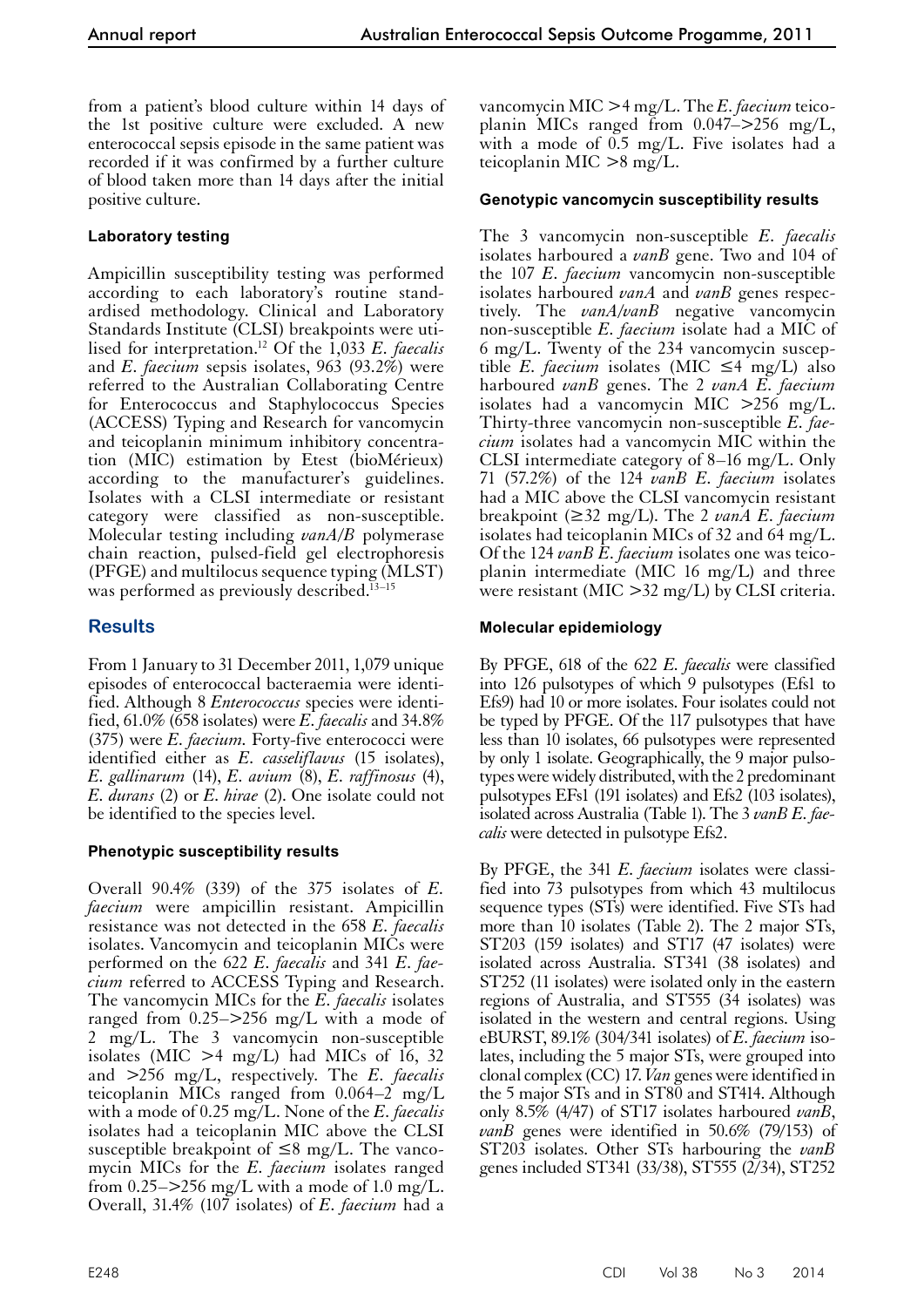| Table 1: Number and proportion of major <i>Enterococcus faecalis</i> pulsed-field gel electrophoresis pulsotypes, Australia, 2011, by state or territory |                          |                  |                   |                  |                          |                                                                                                                              |                          |                  |                   |                  |                |       |                       |                  |                          |                  |                |                  |
|----------------------------------------------------------------------------------------------------------------------------------------------------------|--------------------------|------------------|-------------------|------------------|--------------------------|------------------------------------------------------------------------------------------------------------------------------|--------------------------|------------------|-------------------|------------------|----------------|-------|-----------------------|------------------|--------------------------|------------------|----------------|------------------|
|                                                                                                                                                          |                          | ACT              |                   | <b>NSM</b>       |                          | E                                                                                                                            |                          | $\overline{a}$   |                   | $\mathsf{S}$     |                | Tas.  |                       | ن<br>آ           |                          | Š                | Aus.           |                  |
| Type                                                                                                                                                     | Ξ                        | ್ನೇ              | Ξ                 | ಸಿ               |                          | $\aleph$                                                                                                                     | Ξ                        | $\aleph$         | $\mathbf{C}$      | ಸಿ               | $\blacksquare$ | ಸಿ    | $\mathbf{C}$          | $\aleph$         | $\mathbf{r}$             | ಸಿ               | $\blacksquare$ | ಸಿ               |
| Efs1                                                                                                                                                     | $\overline{C}$           | 30.3             | 57                | 33.3             | $\sim$                   | 28.6                                                                                                                         | 55                       | 32.2             | $\frac{8}{1}$     | 25.4             | ဖ              | 40.0  | 51                    | 33.7             | $\overline{c}$           | 19.4             | 191            | 30.7             |
| Ef <sub>S2</sub>                                                                                                                                         | တ                        | 27.3             | $\overline{2}$    | 12.3             | $\sim$                   | 28.6                                                                                                                         | 29                       | 17.0             | $\overline{1}$    | 23.9             | ო              | 20.0  | 13                    | 14.1             | ၜ                        | 14.5             | 103            | 16.6             |
| Efs3                                                                                                                                                     | $\circ$                  | 0.0              | ဖ                 | 3.5              | $\circ$                  | 0.0                                                                                                                          |                          | $0.\overline{6}$ | $\mathbf{\Omega}$ | 2.8              |                | 6.7   | $\mathbf{\Omega}$     | 2.2              | $\overline{\phantom{0}}$ | 1.6              | 13             | $\overline{21}$  |
| Efs4                                                                                                                                                     | $\circ$                  | 0.0              | ო                 | 1.8              | $\circ$                  | $\overline{0}$ .                                                                                                             | $\infty$                 | 4.7              | $\circ$           | 0.0              | $\circ$        | 0.0   | $\overline{ }$        | $\ddot{ }$       | $\overline{ }$           | 1.6              | 13             | $\overline{2.1}$ |
| Efs5                                                                                                                                                     | $\circ$                  | 0.0              | $\overline{1}$    | 6.4              | $\circ$                  | $\overline{0}$ .                                                                                                             | $\overline{\phantom{0}}$ | 0.6              |                   | 0.0              | $\circ$        | 0.0   | $\circ$               | 0.0              | $\circ$                  | 0.0              | $\tilde{c}$    | $\frac{6}{10}$   |
| Efs6                                                                                                                                                     | $\circ$                  | $\overline{0}$ . | $\mathbf{\Omega}$ | $\frac{2}{1}$    | $\circ$                  | $\overline{0}$ .                                                                                                             | $\overline{ }$           | 0.6              |                   | $2.\overline{8}$ |                | 6.7   | <b>ന</b>              | $3.\overline{3}$ | ന O                      | $4.\overline{8}$ | $\tilde{c}$    | $\frac{1}{2}$    |
| Efs7                                                                                                                                                     | $\overline{\phantom{m}}$ | 3.0              | ო                 | 1.8              | $\circ$                  | $\overline{0}$ .                                                                                                             | 5                        | 2.9              | o a a s           | $2.\overline{8}$ | $\circ$        | 0.0   | $\overline{ }$        | $\ddot{ }$       |                          | 0.0              | $\tilde{c}$    | $\frac{0}{1}$    |
| Efs8                                                                                                                                                     | $\circ$                  | 0.0              | S                 | 1.8              | $\circ$                  | $\overline{0}$                                                                                                               | $\sim$                   | 1.2              |                   | 4.2              | $\circ$        | 0.0   | $\overline{ }$        | $\ddot{ }$       | $\sim$                   | 3.2              | $\tilde{+}$    | $\frac{8}{18}$   |
| Ef <sub>5</sub> 9                                                                                                                                        | $\circ$                  | 0.0              | 4                 | 2.3              | $\circ$                  | $\overline{0}$ .                                                                                                             | <b>ന</b>                 | 1.8              | $\sim$            | $2.\overline{8}$ | $\circ$        | 0.0   | $\circ$               | 0.0              | $\overline{ }$           | 1.6              | $\tilde{c}$    | 16               |
| Other                                                                                                                                                    | ഇ                        | 39.4             | 80                | 35.1             | ო                        | 42.9                                                                                                                         | 65                       | 38.0             | 25                | 35.2             | 4              | 26.7  | 39                    | 42.4             | $\Omega$                 | 51.6             | 241            | 38.7             |
| $\overline{z}$                                                                                                                                           | $\circ$                  | 0.0              |                   | $0.\overline{6}$ | $\circ$                  | $\overline{0}$ .                                                                                                             | $\overline{ }$           | $0.\overline{6}$ | $\circ$           | 0.0              | $\circ$        | 0.0   |                       |                  |                          | 1.6              |                | 0.6              |
| Total                                                                                                                                                    | 33                       | 100.0            | 171               | 100.0            | Ľ                        | 100.0                                                                                                                        | 171                      | 100.0            | 71                | 0.00             | 15             | 100.0 | 92                    | 100.0            | 62                       | 100.0            | 622            | 100.0            |
| Table 2:                                                                                                                                                 |                          |                  |                   |                  |                          | Number and proportion of major <i>Enterococcus faecium</i> multilocus sequence types, Australia, 2011, by state or territory |                          |                  |                   |                  |                |       |                       |                  |                          |                  |                |                  |
|                                                                                                                                                          |                          | <b>ACT</b>       |                   | $rac{5}{2}$      |                          | $\overline{\mathsf{z}}$                                                                                                      |                          | $\frac{d}{d}$    |                   | $\frac{1}{2}$    |                | Tas.  |                       | ن<br>آ           |                          | $\leq$           | Aus.           |                  |
| <b>Type</b>                                                                                                                                              | $\equiv$                 | ೢೕ               | $\blacksquare$    |                  | $\blacksquare$           | ೢೕ                                                                                                                           | $\blacksquare$           | ್ಗೇ              | $\equiv$          | ್ಗೇ              | $\equiv$       |       | $\equiv$              | ್ಗೇ              | $\equiv$                 | ಸಿ               | $\blacksquare$ | ್ನೇ              |
| Efm ST203                                                                                                                                                | თ                        | 40.9             | 22                | 39.8             | $\sim$                   | 33.3                                                                                                                         | 34                       | 60.7             | $\overline{4}$    | 25.9             |                | 50.0  | 36                    | 57.1             | 25                       | 58.1             | 159            | 46.6             |
| Efm ST17                                                                                                                                                 | S                        | 13.6             | ć,                | 20.4             | $\circ$                  | 0.0                                                                                                                          | r                        | 12.5             | $\mathbf{\Omega}$ | 3.7              | $\sim$ $\sim$  | 50.0  | $\overline{ }$        | 111              | L                        | 16.3             | 47             | 13.8             |
| Efm ST341                                                                                                                                                | $\overline{ }$           | 31.8             | 26                | 28.0             | $\circ$                  | 0.0                                                                                                                          | က                        | 5.4              | $\circ$           | 0.0              |                | 0.0   | $\sim$                | 3.2              | $\circ$                  | $\overline{0}$ . | 38             | 11.1             |
| Efm ST555                                                                                                                                                | $\circ$                  | 0.0              | $\circ$           | 0.0              | ო                        | 50.0                                                                                                                         | $\circ$                  | 0.0              | 27                | 50.0             | $\circ$        | 0.0   | $\circ$               | 0.0              | $\overline{4}$           | $9.\overline{3}$ | 34             | 10.0             |
| Efm ST252                                                                                                                                                | $\circ$                  | 0.0              | $\mathbf{\Omega}$ | $\overline{21}$  | $\circ$                  | $\circ$                                                                                                                      | ా                        | 5.4              | $\circ$           | 0.0              | $\circ$        | 0.0   | ം                     | 9.5              | $\circ$                  | $\overline{0}$   | $\div$         | 3.2              |
| Other                                                                                                                                                    | S                        | 13.6             | ၜ                 | 9.7              | $\overline{\phantom{0}}$ | 16.7                                                                                                                         | တ                        | 16.0             | Ξ                 | 20.4             | $\circ$        | 0.0   | $\tilde{\mathcal{L}}$ | 19.1             | $\overline{ }$           | 16.3             | 52             | 15.2             |
| Total                                                                                                                                                    | 22                       | 100.0            | 3                 | 100.0            | ဖ                        | 100.0                                                                                                                        | 56                       | 100.0            | 54                | 100.0            | 4              | 100.0 | 63                    | 100.0            | 43                       | 100.0            | 341            | 100.0            |
| The category type 'other' includes the 38 multilocus sequence types that had less than 10 isolates per sequence type                                     |                          |                  |                   |                  |                          |                                                                                                                              |                          |                  |                   |                  |                |       |                       |                  |                          |                  |                |                  |

|                  |           | ACT           |    | <b>NSW</b>       | $\overline{z}$ |                |         | $\frac{d}{d}$ |              | $\frac{8}{2}$ |          | Tas.                                                               | <u>ن</u><br>آ |       |    | ≸                                                       | Aus.           |                                                                                                              |
|------------------|-----------|---------------|----|------------------|----------------|----------------|---------|---------------|--------------|---------------|----------|--------------------------------------------------------------------|---------------|-------|----|---------------------------------------------------------|----------------|--------------------------------------------------------------------------------------------------------------|
| Type             |           |               |    | ್ನೇ              |                |                | s       | ಸ್            | $\mathbf{r}$ | ೢೕ            | $\equiv$ | ೢೕ                                                                 | $\equiv$      | ಸಿ    | c  | ಸ್                                                      | c              | ×ಿ                                                                                                           |
| <b>Efm ST203</b> |           | 40.9          | 37 | 39.8             |                | 33.3           |         | 60.7          | 4            | 25.9          |          | 50.0                                                               | 36            | 57.1  | 25 | 58.1                                                    | 159            | 46.6                                                                                                         |
| Efm ST17         |           | 13.6          | ഉ  | 20.4             |                | 0.0            |         | 12.5          |              | 3.7           |          |                                                                    |               |       |    |                                                         | 47             |                                                                                                              |
| Efm ST341        |           | 31.8          | 26 | 28.0             |                | $\overline{0}$ |         | 5.4           |              | 0.0           |          |                                                                    |               |       |    |                                                         | 38             |                                                                                                              |
| Efm ST555        |           | $\frac{0}{2}$ |    | $\overline{0}$ . |                | 50.0           |         | 0.0           | 27           | 50.0          |          | $\begin{array}{ccc} 0 & 0 & 0 & 0 \\ 0 & 0 & 0 & 0 \\ \end{array}$ |               | 7.300 |    | $\begin{array}{ccc} 0.3 & 0.3 \\ 0.3 & 0.3 \end{array}$ |                |                                                                                                              |
| Efm ST252        |           | $\frac{0}{2}$ |    | $\overline{21}$  |                | $\circ$        |         | 5.4           |              | 0.0           |          |                                                                    | 0             | 9.5   |    | 0.0                                                     | $x \nbrace{4}$ |                                                                                                              |
| Other            |           | 13.6          |    | $\overline{9.7}$ |                | 16.7           | $\circ$ | 16.0          | $\tilde{t}$  | 20.4          |          | $\overline{0}$ .                                                   | 5             | 19.1  |    | 16.3                                                    | $\frac{52}{3}$ | $\begin{array}{ccc} 1.8 & 0.7 & 0.7 \\ 1.1 & 0.5 & 0.7 \\ 0.0 & 0.5 & 0.7 \\ 0.0 & 0.7 & 0.7 \\ \end{array}$ |
| Total            | $\approx$ | 100.0         | 93 | 100.0            |                | 100.0          | 56      | 100.0         | 54           | 100.0         | 4        | 100.0                                                              | 63            | 100.0 | 43 | 100.0                                                   | 341            | 100.0                                                                                                        |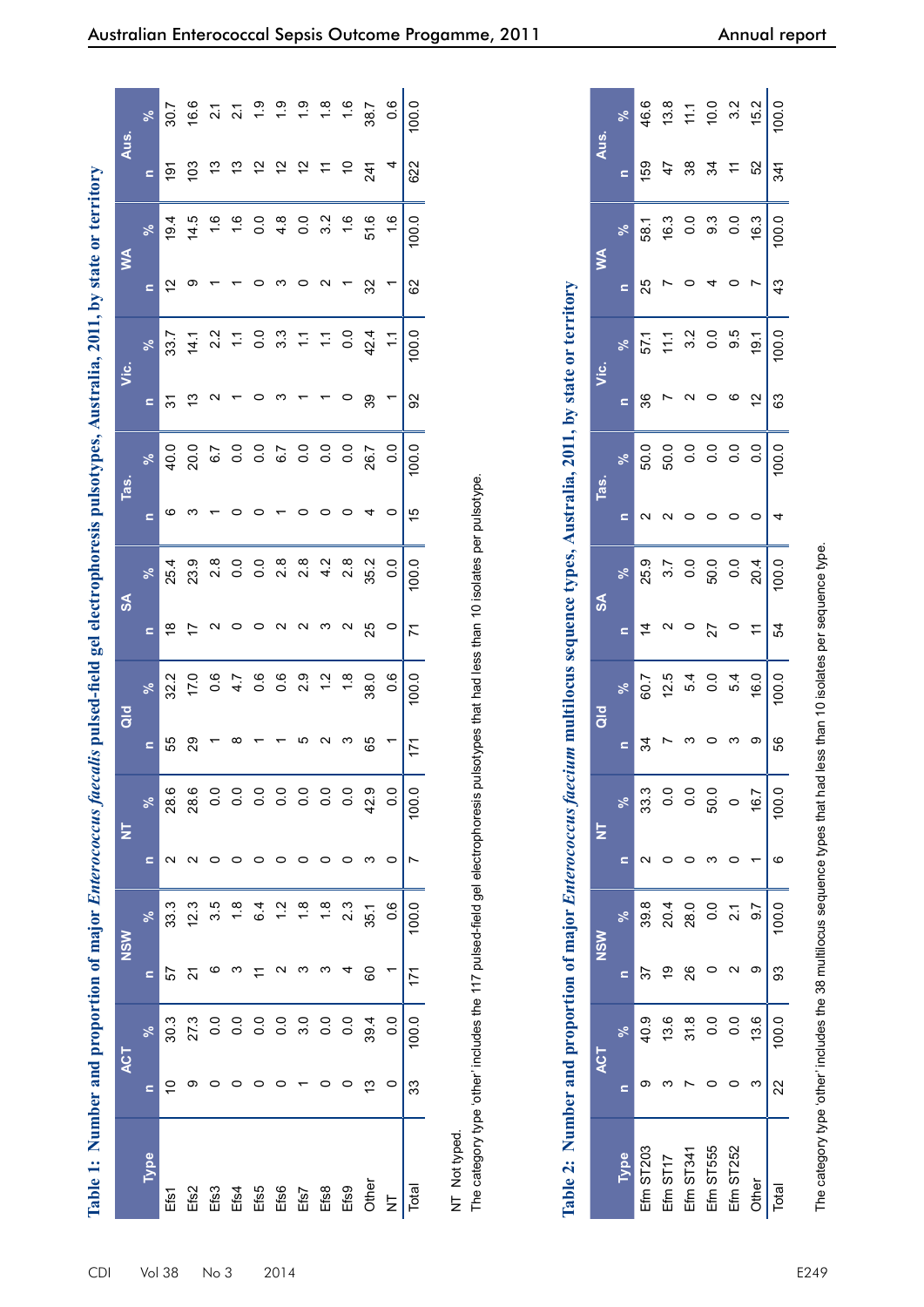(1/11), ST80 (2/6), ST414 (2/2), and a single non-CC17 isolate, ST863. Two CC17 STs harboured the *vanA* gene; ST341 and ST80.

# **Discussion**

AESOP 2011 was the 1st ongoing sepsis program performed by AGAR, and was conducted primarily to determine the proportion of *E. faecalis* and *E. faecium* bacteraemia isolates demonstrating antimicrobial resistance, with particular emphasis on assessing susceptibility to penicillin and the glycopeptides and the distribution of different enterococcal clones. As this is the 1st year of an ongoing program, it is difficult to determine the public health significance of these results. We suggest these results should be used as a marker for future AESOPs.

Similar to the situation in the USA and in Europe,<sup>16,17</sup> enterococcal bacteraemia in Australia, and notably bacteraemia caused by multidrugresistant *E. faecium*, has become a significant problem. In the AESOP 2011 study, approximately 1 in 3 cases of enterococcal bacteraemia was due to *E. faecium,* of which 90.4% (339 of 375 episodes) were ampicillin resistant and 36.9% (126 of 341 episodes) harboured either *vanA* or *vanB* genes. However, unlike Europe and the USA, where vancomycin resistance in *E. faecium* has predominately been due to the acquisition of the *vanA* operon, almost all of the AESOP 2011 *E. faecium* blood culture isolates harbouring *van* genes carried the *vanB* operon (98.4%). Recent studies however, have demonstrated a significant presence of *vanB E. faecium* in both North America and Europe.18–20

*vanB* vancomycin resistant enterococci (VRE) is now more prevalent than *vanA* VRE in several European centres including Sweden, Spain and Germany,<sup>21-23</sup> whilst recent Canadian national surveillance demonstrates *vanB* comprises 10% of their VRE.<sup>24</sup> It is thought this increased occurrence of *vanB*-positive *E. faecium* in the Northern Hemisphere may be due to the increased use of antibiotics selecting enterococci and VRE as well as to methodological reasons (e.g. reduced European Committee on Antimicrobial Susceptibility Testing (EUCAST) MIC breakpoints for glycopeptides; increased use and sensitive performance of chromogenic VRE agars; increased use of molecular diagnostic assays).<sup>25</sup> Twenty (16.1%) of the 124 *vanB E. faecium* isolates had a vancomy- cin MIC at or below the CLSI and the EUCAST susceptible breakpoint ( $\leq$ 4 mg/L) and would not have been identified using routine phenotypic antimicrobial susceptibility methods.

With the use of PFGE, both enterococcal species were shown to be very polyclonal, confirming the enormous plasticity of the enterococcal genome. The majority of *E. faecium* isolates formed part of CC17, a global hospital-derived lineage that has successfully adapted to hospital environments. CC17 is characteristically ampicillin and quinolone resistant and subsequent acquisition of *vanA*– or *vanB*-containing transposons by horizontal transfer in CC17 clones has resulted in VRE with pandemic potential.

The study has a number of limitations. Although achieving national coverage, the participating laboratories service only a minority of the Australian hospitalised population. Further, MIC assays for vancomycin and teicoplanin were performed by a commercial gradient diffusion method and not the standard reference broth microdilution method.

# **Conclusions**

The AESOP 2011 study has shown though predominately caused by *E. faecalis,* enterococcal bacteraemia in Australia is frequently caused by ampicillin-resistant *vanB E. faecium*. Molecular typing characterised over 50% of *E. faecalis* isolates as 2 PFGE pulsotypes and almost 90% of *E. faecium* isolates as CC17 clones of which approximately half were ST203. Further studies of the enterococcal genome will contribute to our understanding of the evolution of enterococci in the hospital environment and assist in preventing their nosocomial transmission.

# **Acknowledgements**

We gratefully acknowledge Hui-leen Tan, Yung Ching Lee and Lynne Wilson from the Department of Microbiology and Infectious Diseases, PathWest Laboratory Medicine WA, Royal Perth Hospital; Frances O'Brien and Ka Yan Wong from the Australian Collaborating Centre for *Enterococcus* and *Staphylococcus* Species (*ACCESS*) Typing and Research, School of Biomedical Sciences, Curtin University; and the Western Australia Genome Resource Centre, Department of Clinical Immunology and Biochemical Genetics, Royal Perth Hospital for the molecular typing of enterococci.

Members of the AGAR in 2011 were:

## **Australian Capital Territory**

Peter Collignon and Susan Bradbury, The Canberra Hospital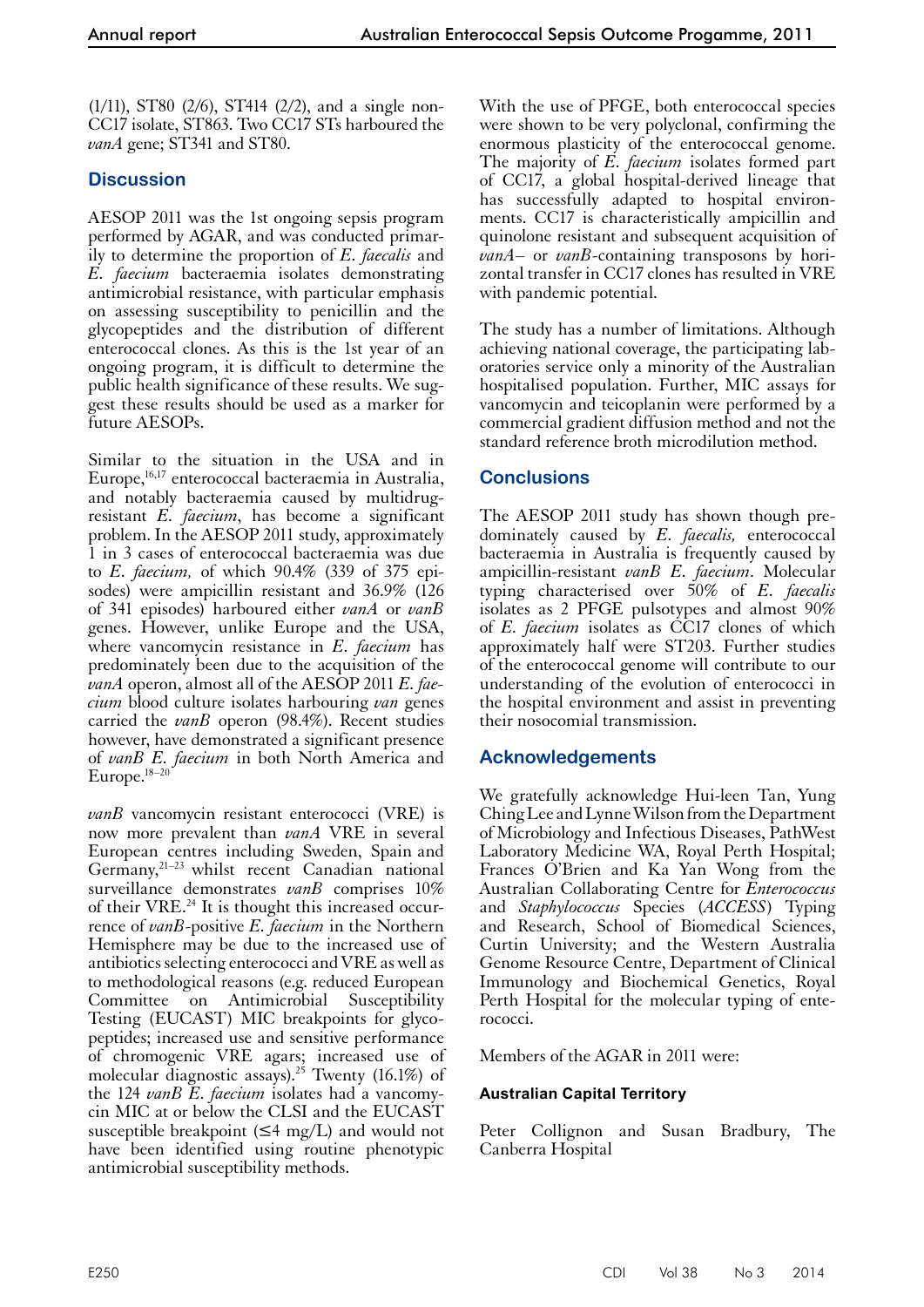#### **New South Wales**

Tom Gottlieb and Graham Robertson, Concord Hospital

Miriam Paul and Richard Jones, Douglass Hanly Moir Pathology

James Branley and Donna Barbaro, Nepean Hospital

George Kotsiou and Peter Huntington, Royal North Shore Hospital

Colin MacLeod and Bradley Watson, Royal Prince Alfred Hospital

Iain Gosbell and Annabelle LeCordier, Liverpool Hospital

David Mitchell and Lee Thomas, Westmead Hospital

#### **Northern Territory**

Jann Hennessy and Rob Baird, Royal Darwin Hospital

#### **Queensland**

Enzo Binotto and Bronwyn Thomsett, Pathology Queensland Cairns Base Hospital

Graeme Nimmo and Narelle George, Pathology Queensland Central Laboratory

Petra Derrington and Sharon Dal-Cin, Pathology Queensland Gold Coast Hospital

Chris Coulter and Sonali Coulter, Pathology Queensland Prince Charles Hospital

Joan Faoagali and Joel Douglas, Pathology Queensland Princess Alexandra Hospital

Jenny Robson and Georgia Peachey, Sullivan Nicolaides Pathology

#### **South Australia**

Kelly Papanoum and Nicholas Wells, SA Pathology, Flinders Medical Centre

Morgyn Warner and Fleur Manno, SA Pathology, Royal Adelaide Hospital

John Turnidge and Jan Bell, SA Pathology, Women's and Children's Hospital

#### **Tasmania**

Mhisti Rele and Kathy Wilcox, Launceston General Hospital

Louise Cooley and Rob Peterson, Royal Hobart Hospital

#### **Victoria**

Denis Spelman and Michael Huysmans, The Alfred Hospital

Benjamin Howden and Peter Ward, Austin Hospital

Tony Korman and Despina Kotsanas, Monash Medical Centre

Suzanne Garland and Gena Gonis, Royal Women's Hospital

Mary Jo Waters and Linda Joyce, St Vincent's Hospital

#### **Western Australia**

David McGechie and Rebecca Wake, PathWest Laboratory Medicine, Fremantle Hospital

Barbara Henderson and Ronan Murray, PathWest Laboratory Medicine, Queen Elizabeth II Hospital

Keryn Christiansen, Denise Daley and Geoffrey Coombs, PathWest Laboratory Medicine, Royal Perth Hospital

Victoria D'Abrera and Sindy Budalich, St John of God Pathology

# **Author details**

- Dr Geoffrey W Coombs<sup>1,2</sup> Ms Julie C Pearson<sup>2</sup> Ms Denise A Daley<sup>3</sup> Ms Tam Le<sup>1</sup> Dr James O Robinson<sup>1,2</sup> Dr Thomas Gottlieb<sup>4</sup> Dr Benjamin P Howden<sup>5,6</sup> Dr Paul DR Johnson<sup>5</sup> Dr Catherine M Bennett<sup>7</sup> Dr Timothy P Stinear<sup>6</sup> Prof John D Turnidge<sup>8,9</sup>
- 1. Australian Collaborating Centre for Enterococcus and Staphylococcus Species (ACCESS) Typing and Research, School of Biomedical Sciences, Curtin University, Perth, Western Australia
- 2. Department of Microbiology and Infectious Diseases, PathWest Laboratory Medicine, WA, Royal Perth Hospital, Perth, Western Australia
- 3. Australian Group on Antimicrobial Resistance, Royal Perth Hospital, Perth, Western Australia